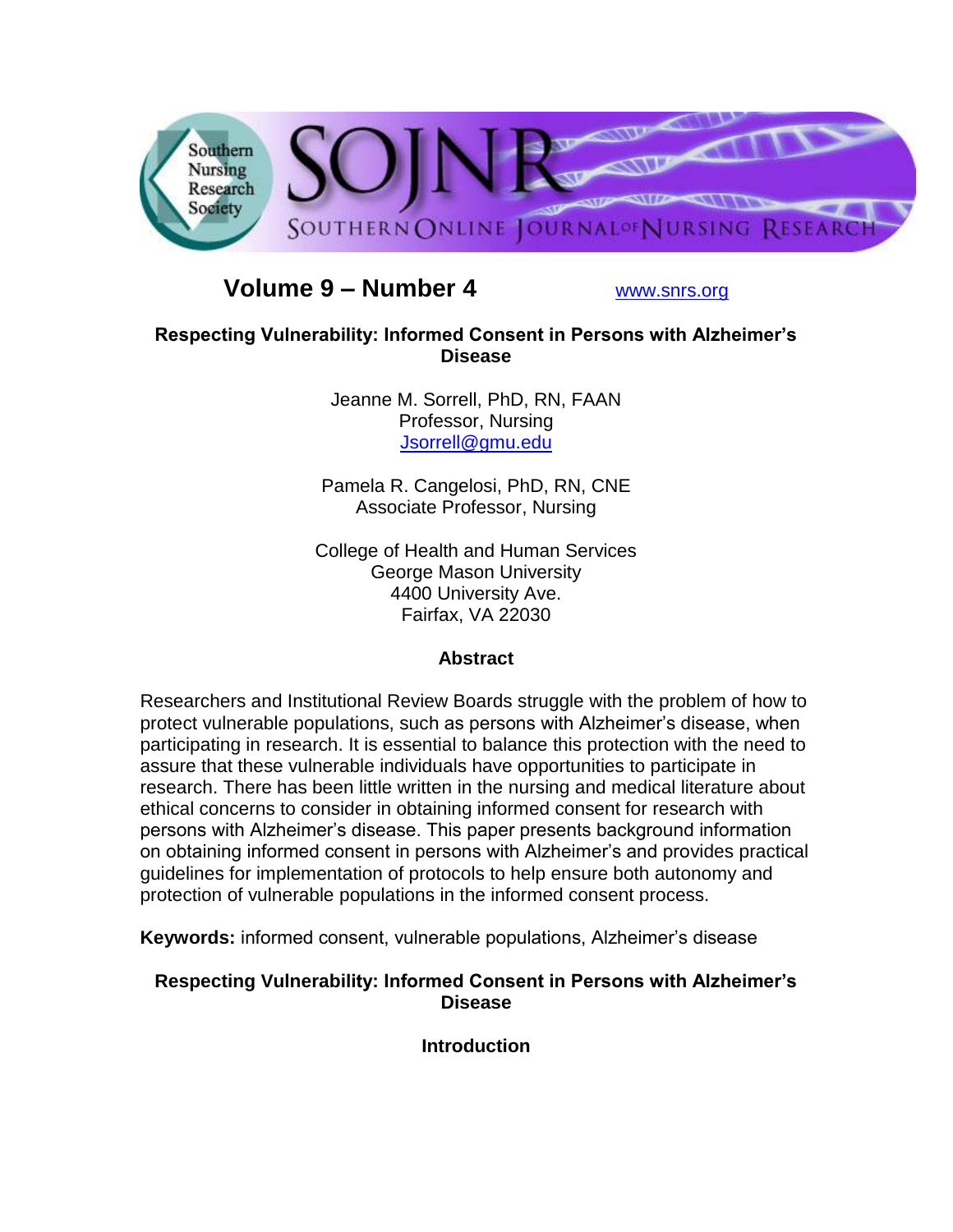There are approximately 5.3 million Americans with Alzheimer"s disease; this number has more than doubled since 1980 and is expected to increase to somewhere between 11 and 16 million by 2050.**[1](http://snrs.org/publications/SOJNR_articles2/n)** With the rapidly increasing world-wide prevalence of Alzheimer"s disease, there is increased recognition of the need to include people with dementia in research studies.**[2](http://snrs.org/publications/SOJNR_articles2/n)** Although it is clear that informed consent is a necessary prerequisite to research participation, it is less clear how to proceed when potential research participants may lack the capacity to provide this informed consent.**[2](http://snrs.org/publications/SOJNR_articles2/n)** It is important not to assume that all individuals with a diagnosis of Alzheimer"s disease are incompetent and unable to participate in decision-making for informed consent.**[1](http://snrs.org/publications/SOJNR_articles2/n)** In view of the prevalence of Alzheimer"s disease and the vulnerability of these individuals, the ethics of obtaining informed consent for persons with Alzheimer"s is a critical issue for researchers to consider. This paper focuses on approaches to obtaining informed consent that would facilitate carrying out research in this vulnerable population.

### **Background**

Individuals with dementia present a specific challenge to researchers. Despite many years of regulatory controls to protect the vulnerable, the definition of this term remains unclear.**[3,4](http://snrs.org/publications/SOJNR_articles2/n)** Current definitions range from the comprehensive expression of humanity, in which respect for the balance between the endeavor for immortality and the finite nature of human suffering is stressed, to a more circumscribed definition that focuses on the potential of exploitation and the ability of individuals to give informed consent.**[5,6](http://snrs.org/publications/SOJNR_articles2/n)** As Hurst**[3](http://snrs.org/publications/SOJNR_articles2/n)** suggests, this lack of clarity in definition presents serious problems, in that without a clear definition, one cannot know who should receive protection for vulnerability and what form this protection should take.

Some researchers have begun to address this issue. Studies suggest that it is important to focus not only on cognitive aspects of participation of persons with dementia in research, but also emotional and social dimensions.**[7](http://snrs.org/publications/SOJNR_articles2/n)** One study focused on determining how individuals with dementia could be included in research by abiding by their responses to either agree or object to participation.**[2](http://snrs.org/publications/SOJNR_articles2/n)** Informed consent was obtained from responsible parties for each of the 185 people with middle to late stage dementia who were recruited for this study. Responsible party was defined as the legal guardian, the agent named in a personal directive, or the family member in closest contact with the person with dementia. However, despite the informed consent, if the individual with cognitive impairment did not provide credible assent, they were not included in the study. Detailed and practical guidelines for inclusion of this vulnerable population in research were outlined with suggestions for further discourse recommended.

Other studies have focused on approaches for helping persons with dementia to understand information in the informed consent. Dewing**[8](http://snrs.org/publications/SOJNR_articles2/n)** reported on a method that focuses on consent as a process that runs through the whole of a research project, not just the beginning. This method relies on the skill of the researcher to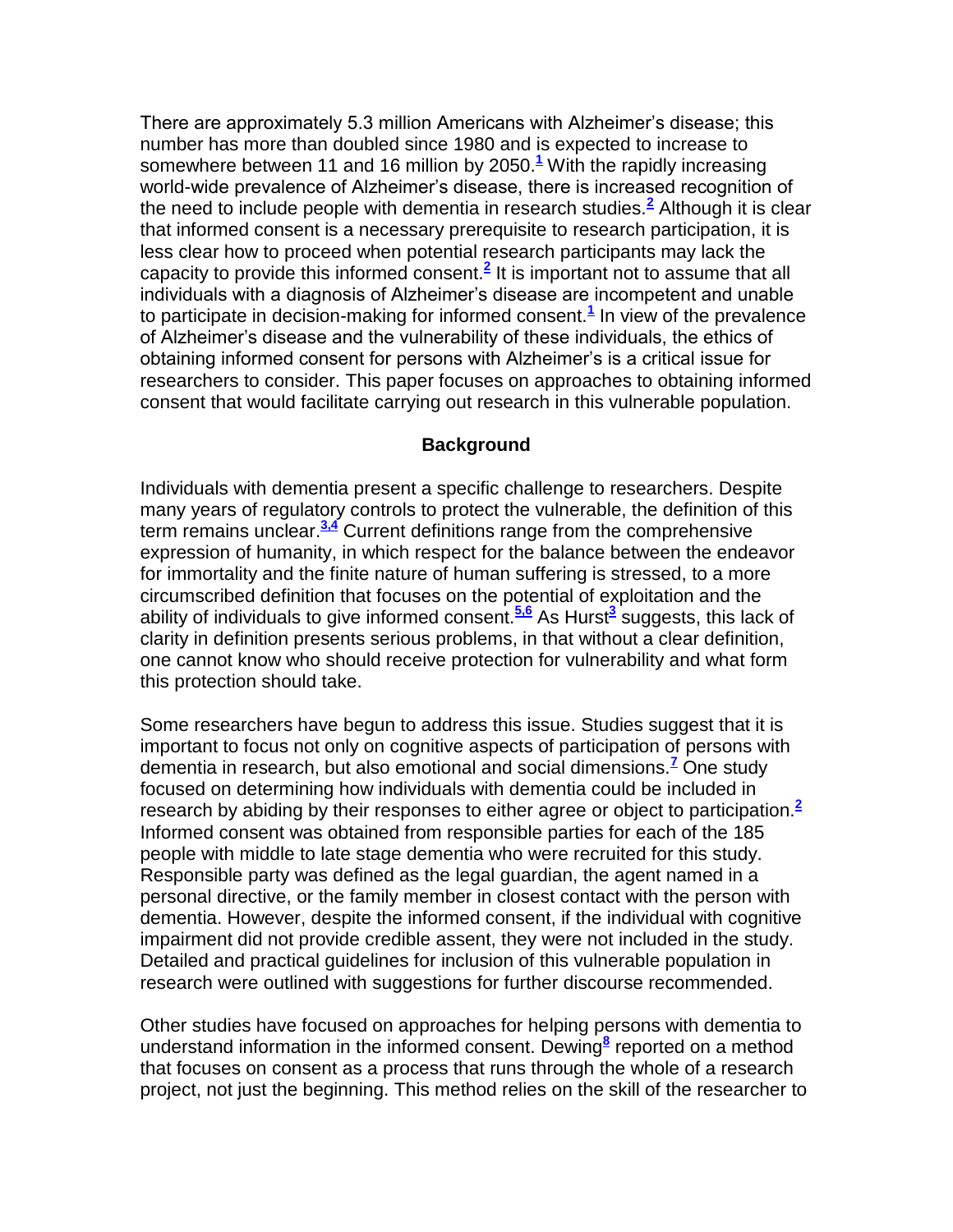engage with persons with dementia and to continually reflect on the questions: "Is this person consenting?", "Does this person have informed appreciation of their consent?", and "Is any lack of objection genuine?" In order to proceed with research, the researcher should assure that the first question is answered affirmatively. Depending on the effects of dementia on the participant, it may be difficult to affirmatively answer the latter questions, but they should lead the researcher to reflect critically and continually on the participative process.

In order for researchers to identify effective approaches for obtaining informed consent in persons with dementia, it is important to challenge the dominant rational approach to ethical decision-making in this population.**[9](http://snrs.org/publications/SOJNR_articles2/n)** If health care professionals view the rational understanding of autonomy as being the capacity to exercise freedom of choice, they may feel justified in resorting to a proxy for making decisions on behalf of the person with dementia. McCormack<sup>[9](http://snrs.org/publications/SOJNR_articles2/n)</sup> argues that this approach reinforces the mind-body dualism that dominates health and social care discourse. While in many cases, proxy decision-making may be appropriate, evolving research suggests that it is important to look at social and emotional aspects of the situation and to hear the voice of the person with dementia through a "narrative identity" that can be developed and used to underpin informed consent decisions.**[9,10](http://snrs.org/publications/SOJNR_articles2/n)** This narrative identity in the informed consent process acknowledges not only cognition, but also feelings, individual actions in relation to one another, and the relationship between persons interacting in the research.**[9](http://snrs.org/publications/SOJNR_articles2/n)** Paying attention to an individual"s narrative identity provides a way of respecting the autonomy of the individual with dementia in a way that is consistent with their overall life plan.<sup>[9](http://snrs.org/publications/SOJNR_articles2/n)</sup>

#### **Guidelines for obtaining informed consent in persons with dementia**

Despite increasing awareness of the need to include persons with Alzheimer"s disease and other dementias in research, researchers may encounter barriers in the need to satisfy the demands of research ethics committees.**[7](http://snrs.org/publications/SOJNR_articles2/n)** Ethics committees have a large amount of control in the exclusion and inclusion of research participants and older persons with dementia may be excluded from being involved in research as active participants if ethics committees believe it is too difficult to ensure informed consent or assent.**[7](http://snrs.org/publications/SOJNR_articles2/n)** Perhaps researchers have accepted too readily the traditional approach to informed consent that relies on cognitive ability and too slow to explore viable alternative methods.**[7](http://snrs.org/publications/SOJNR_articles2/n)**

The authors experienced this dilemma in the process of submitting a research proposal to a university Institutional Review Board (IRB) for approval of a study to carry out research related to ethical concerns in persons living with Alzheimer"s. The research protocol called for persons with early-stage Alzheimer"s to sign an informed consent in order to be interviewed for the study. The IRB initially denied approval of the study due to the need to protect this vulnerable population who might not understand what they were consenting to do. The IRB recommended use of assessment instruments such as the Mini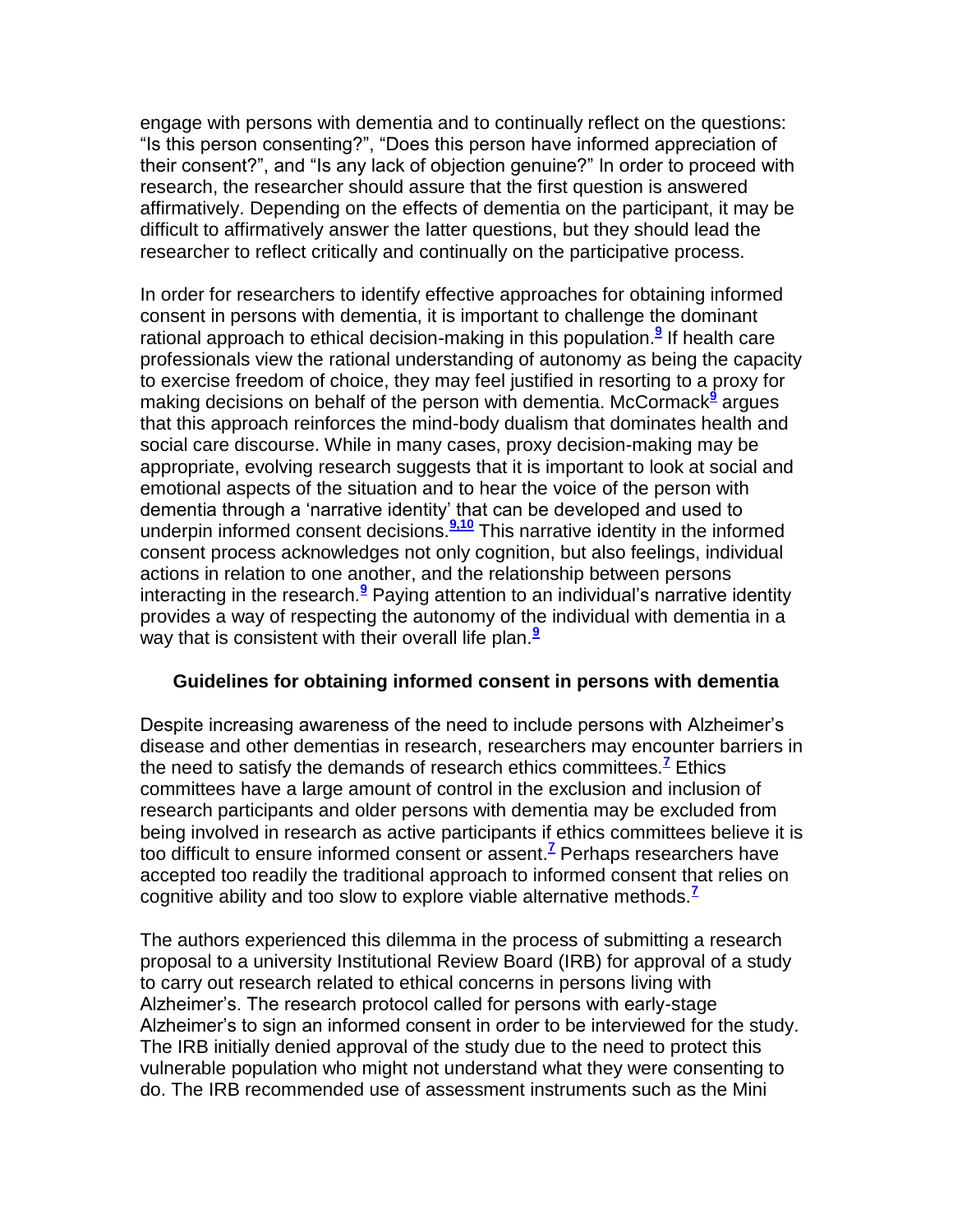Mental State Examination (MMSE) and the MacArthur Competency Assessment Tool for Clinical Research (MacCAT-CR) to assure competency to consent to participation in the study. The authors, however, had already decided that use of these assessment tools was not likely to yield sufficient capacity-to-consent information and could create unnecessary stress for prospective participants.**[11](http://snrs.org/publications/SOJNR_articles2/n)** As a result of this decision by the IRB, the authors reviewed the literature to identify approaches to obtaining informed consent that would facilitate carrying out research in this vulnerable population.

Two documents were identified that provide valuable guidelines for obtaining informed consent in persons with Alzheimer"s: " Informed consent in people with Alzheimer"s disease,*" [11](http://snrs.org/publications/SOJNR_articles2/n)* prepared by Catherine Cole for the American Nurses Association (ANA) Center of Ethics and "Research consent for cognitively impaired adults: Recommendations for Institutional Review Boards and investigators,"**[12](http://snrs.org/publications/SOJNR_articles2/n)** a consensus statement by the Alzheimer"s Association.

The "Research consent for cognitively impaired adults: Recommendations for Institutional Review Boards and investigators"**[12](http://snrs.org/publications/SOJNR_articles2/n)** document provides specific suggestions that can guide researchers and IRBs in operationalizing the informed consent process for persons with cognitive impairment. The " Informed consent in people with Alzheimer"s disease" document outlines important considerations for nurses planning to carry out research involving persons with Alzheimer"s.**[11](http://snrs.org/publications/SOJNR_articles2/n)** It notes that although "competency is ultimately a legal question, the realities of clinical practice cause nurses and other health professionals to make competency judgments on a daily basis. In particular, professionals continually face the question of whether a person with Alzheimer"s disease is competent to refuse or consent to nursing intervention and research."**[11p1](http://snrs.org/publications/SOJNR_articles2/n)** The document also notes that researchers face the ethical dilemma of determining when the person with Alzheimer's disease is still competent to participate in the informed consent process. Thus, if incompetence is assumed and the wishes of a cognitively impaired older adult are not given due respect, the risk is that researchers will infringe on individual autonomy.

As a result of consulting these two documents and related literature, the authors revised the protocol for their proposed study, integrating theoretical perspectives from the work of Dewing**[8](http://snrs.org/publications/SOJNR_articles2/n)** and McCormack.**[9](http://snrs.org/publications/SOJNR_articles2/n)** The revised protocol stated that in order for persons with Alzheimer"s to participate in the study, the researchers would affirm that the participant: understands the nature of the research and his/her participation; appreciates the consequences of his/her participation; shows the ability to consider alternatives, including the option not to participate in the study; and shows the ability to make a reasoned choice. Due to the judgment of minimal risk for participants in the study and the effort to provide as much individual autonomy as possible, specific revisions in the research protocol were designed to enhance the informed consent process and improve understanding of the consent materials. The following points were addressed: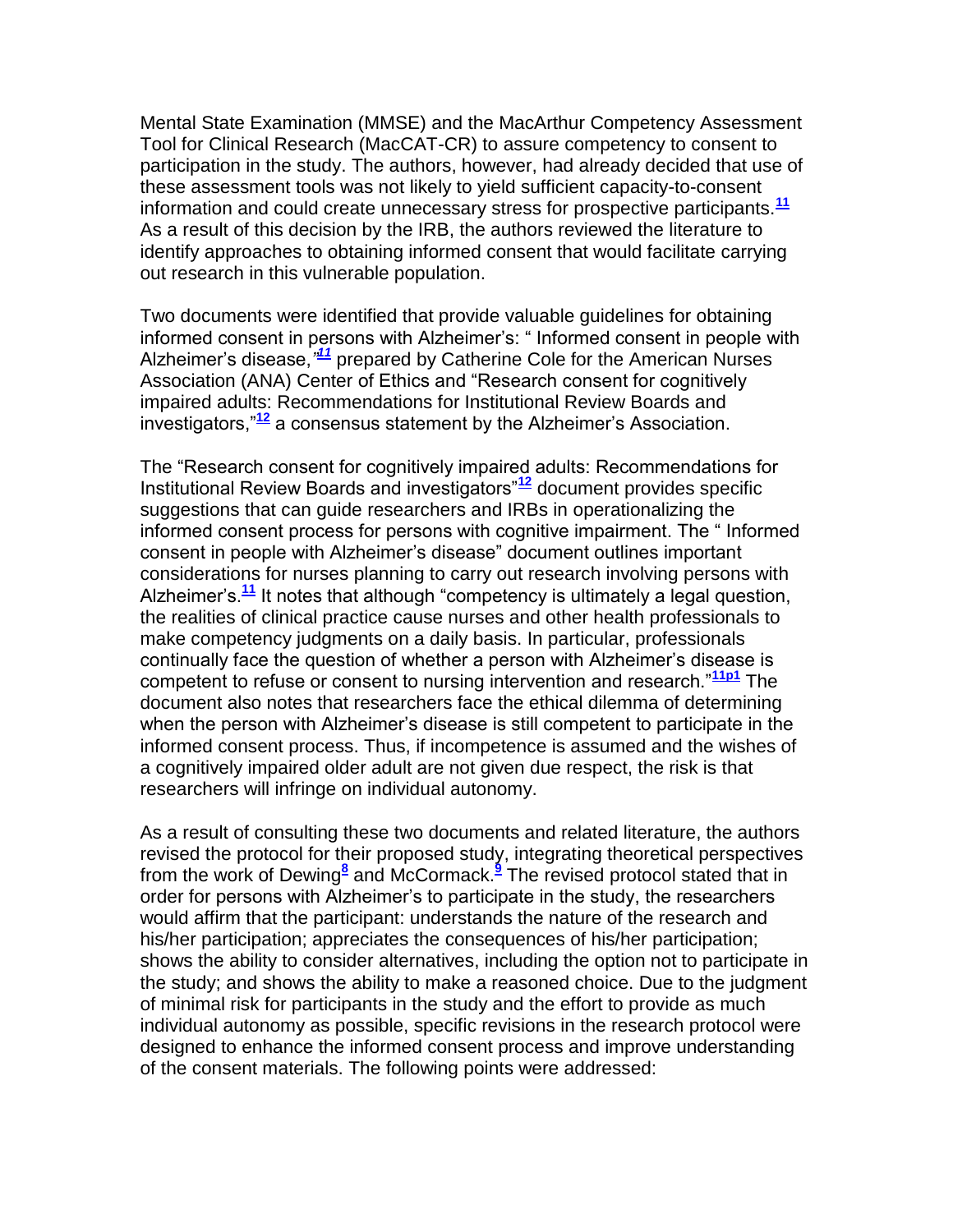- 1. The co-investigators or Graduate Research Assistants who have received training in the interview process will personally obtain the informed consent, collect the signed documents, and give a copy of each consent document to the participant.
- 2. The prospective participant will be asked to read the informed consent and then asked whether he or she has questions about what has been read. The researchers will answer all questions and follow up by repeating important information from the informed consent document and asking the prospective participant several questions to assure understanding, e.g. "Do you understand that you do not need to participate?" The researchers will allow extra time for casual interactions with the prospective participant to avoid rushing the process and to compensate for slowed processing time.
- 3. Persons who verbally assent and whose responses indicate that they understand the informed consent materials will be asked to sign the informed consent. If the person dissents, no further requests to participate will be made.
- 4. If the person agrees to participate and there is any doubt as to the person"s understanding of what the participation involves, an adult family member will be asked to also sign the informed consent.
- 5. During the interview process, the researchers will provide frequent opportunities for the participant to ask questions related to the process and will observe the participant for any unusual stress that might signify confusion about what participating in the study involves.

With the revised protocol, the authors received approval from the university IRB to conduct the study. The study has been completed and the authors believe that the informed consent guidelines were effective in assuring opportunities for personal autonomy, as well as protection of this vulnerable population. Participants were able to give voice to their narrative identity, articulating their experiences of living with Alzheimer"s and expressing appreciation for the opportunity to "tell their story." Their stories contained poignant insights to help health care professionals understand ethical concerns of persons living with Alzheimer"s.**[10](http://snrs.org/publications/SOJNR_articles2/n)**

## **Conclusions**

With the number of elderly people projected to increase across the globe, issues related to the vulnerability of the elderly and especially those with dementia will also increase. To assume that individuals with dementia are not able to participate in research not only denies them the chance to make a contribution to research, but also deprives future generations of any benefits gained from the research.**[13,14](http://snrs.org/publications/SOJNR_articles2/n)** Research suggests that while personal expression may be compromised in individuals with dementia, they can relate important information about the quality of life they are experiencing.**[10,15](http://snrs.org/publications/SOJNR_articles2/n)** As Slaughter, Cole, Jennings,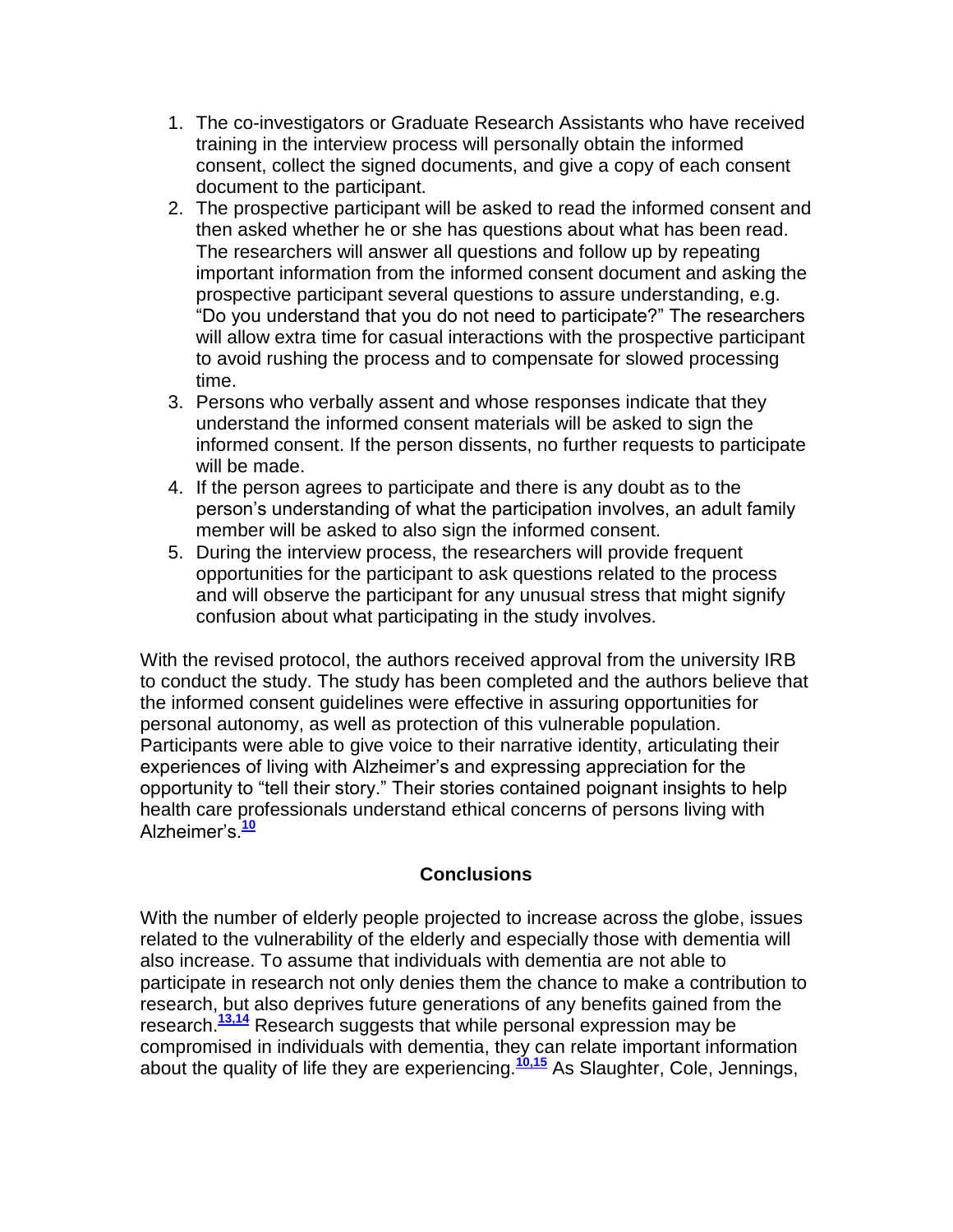and Reimer emphatically state, "It is morally unacceptable *not* to do research with vulnerable populations "<sup>[2p28](http://snrs.org/publications/SOJNR_articles2/n)</sup>

The dilemma of how to incorporate these vulnerable individuals into research, yet protect them, remains a serious subject of debate. In an effort to protect vulnerable populations in research, international regulations have been developed and are under constant revision. Public outcry, ethical debate, and legislation abound whenever abuse of vulnerable populations is suspected and/or confirmed. Romanchu[k](http://snrs.org/publications/SOJNR_articles2/n)<sup>4</sup> acknowledges that controversy exists over which populations and individuals are considered truly vulnerable, but emphasizes that despite this debate, researchers must strive to translate the ethical concepts and regulatory guidelines into practical application.

It is interesting that in the study described above, persons with early-stage Alzheimer"s who participated in the study were carrying out daily activities, such as driving, that required considerable judgment. Yet, it is easy to assume that a diagnosis of Alzheimer"s precludes rational decision making. It is critical that researchers protect vulnerable populations such as persons with cognitive impairment. It is also critical, however, not to assume that a diagnosis of Alzheimer"s means that a person no longer has the capacity to provide an informed consent to participate in research. Both researchers and IRBs need to continue to educate themselves on optimal approaches to obtaining informed consent for all persons who are members of vulnerable populations and to critically question and actively discover methods of including the voices of persons with dementia in research.

## **References**

- 1. 2009 Alzheimer"s disease facts and figures. Retrieved August 20, 2009 at [http://www.alz.org/national/documents/report\\_alzfactsfigures2009.pdf.](http://www.alz.org/national/documents/report_alzfactsfigures2009.pdf)
- 2. Slaughter, S., Cole, D., Jennings, E., & Reimer, M.A. (2007). Consent and assent to participate in research from people with dementia. *Nursing Ethics*, *14*(1), 27-40.
- 3. Hurst, S.S. (2008). Vulnerability in research and health care; Describing the elephant in the room? *Bioethics, 22*(4), 191-202.
- 4. Romanchuk, R. (2008). Identification and accommodation of vulnerable populations in human research. *Research Practitioner,9*(5), 158-173.
- 5. Lott, J.P. (2005). Module three: Vulnerable /special participant populations. *Developing World Bioethics, 5,* 30-54.
- 6. Rendtorff, J.D. (2002). Basic ethical principles in European bioethics and biolaw: Autonomy, dignity, integrity, and vulnerability – towards a foundation of bioethics and biolaw. *Medicine, Health Care, and Philosophy, 5* (3)*,* 235-244.
- 7. Sugarman, J., Roter, D., Cain, C., Wallace, R., Schmechel, D., & Welsh-Bohmer, K.A. (2007). Proxies and consent discussions for dementia research. *Journal of the American Geriatrics Society, 55*(4): 556-566.